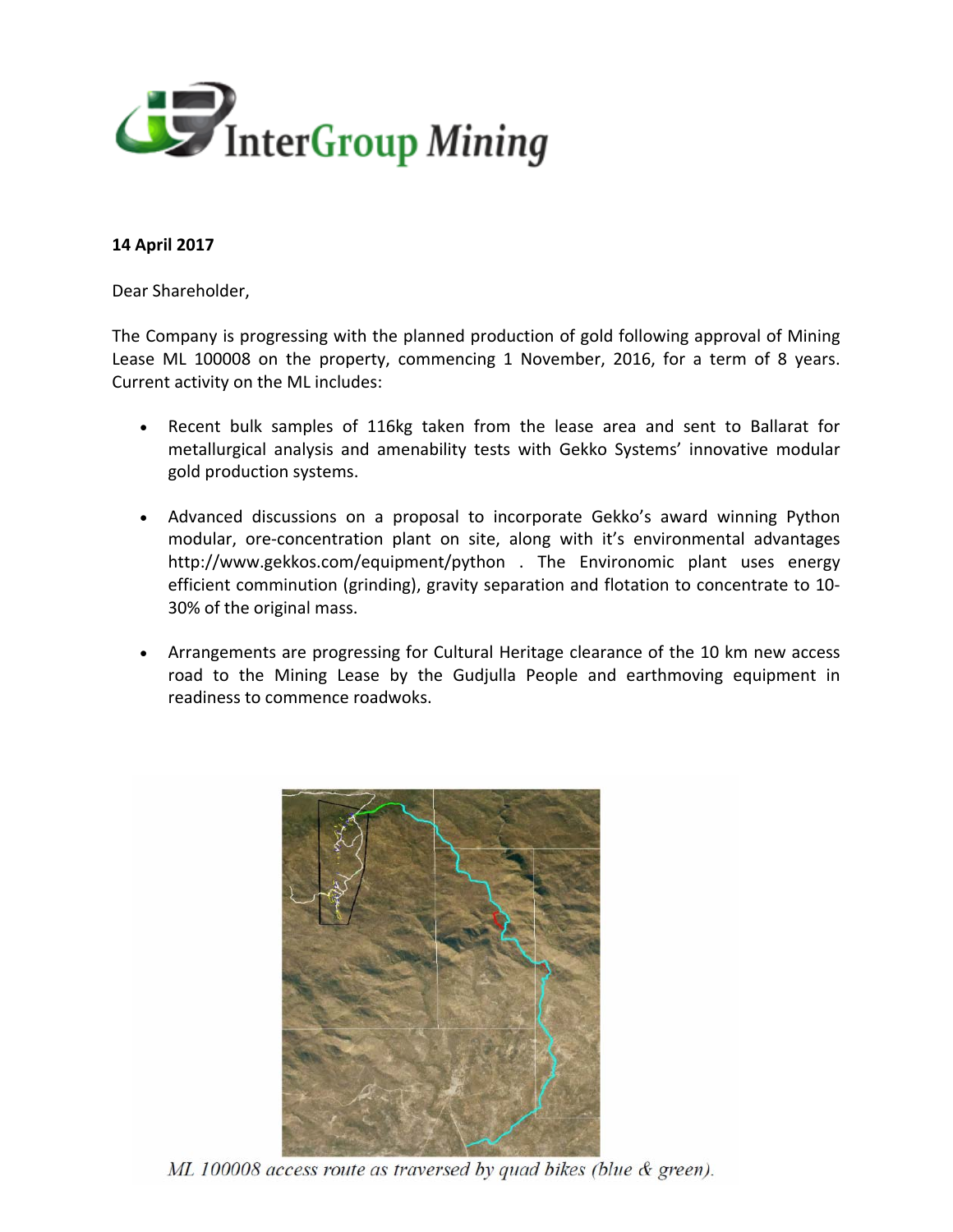Aside from the ML, Intergroup's main overall exploration permit (EPM 18419) covers a number of gold prospects which have potential to host additional gold mineralisation for treatment at the proposed Brilliant Brumby facility.

The main potential on EPM 18419 is for vein hosted mesothermal quartz-vein hosted gold ore shoots to augment resources on ML 100008. Unexplored areas also remain on the Lolworth Plateau where more easily worked, weathered gold deposits may lie beneath relatively thin alluvial cover.



Below is a map that outlines priorities beyond commencing gold production at the ML.

EPM 18419 Exploration Targets February 2017.

The Brandy Creek EPM 25299 is one of a group of adjoining tenements also held by Intergroup Mining Limited. The Company is also reviewing the lodgement of a Mining Lease application at Brandy Creek.

The combined Project is working towards establishing viable gold operations based on auriferous veins that characterise the Mt Stewart region. Gold was not discovered in the area until the 1930s and led to the Mt Stewart gold rush. The late discovery was presumably due to the rugged topography and widespread presence of barren quartz float derived from pegmatite dykes which would have discouraged early prospectors.

The Brandy Creek prospect lies on Mt Stewart Station on the northern boundary of EPM 25299. The Brandy Creek workings mined mesothermal gold mineralisation hosted within typically steeply dipping 10cm-30 cm wide quartz veins. The alteration associated with mineralised veins is relatively consistent with moderate to strong (green) sericite-chlorite alteration. This alteration persists within the host granite up to several metres from the veins, but is generally in the order of 1m wide.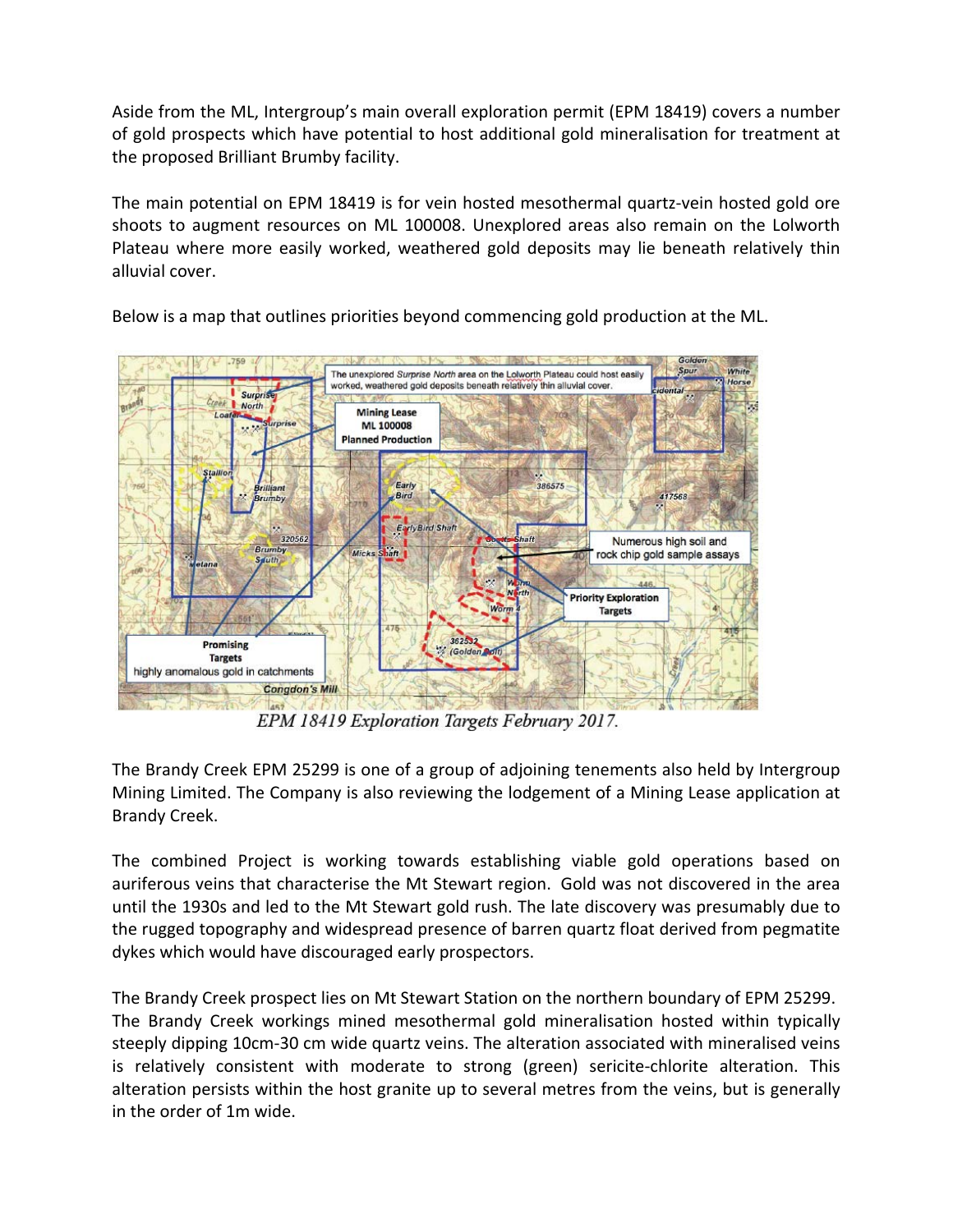

Mineralisation at the Brilliant Brumby Mine on the adjacent EPM 18419 is similar and is typically hosted by quartz veining trending north-south, in contrast to the general NE-SW trend of major faults and lineaments.

The first recorded gold found on the Lolworth Range was at Brandy Creek, which had production recorded intermittently from 1932 to 1936.

Brandy Creek reports in the Qld Government Mines Department Annual Reports from 1932 to 1935 record 83.5t of ore being treated for 137.4 ounces of gold at a grade of 51 g/t Au. The average grades at Brilliant Brumby and Charters Towers historical mines was 26 g/t Au and 34  $g/t$  Au respectively, compared to a global average grade for producing mines of 1.18  $g/t$ .

In addition to the above, the Company has applied for an additional EPM application to the east of it's current holdings. Known as Oakey Creek, the application area is a "greenfield" exploration target for gold ore associated with a large breccia – porphyry complex, the Mundic Breccia.

We look forward to provide further updates on our progress.